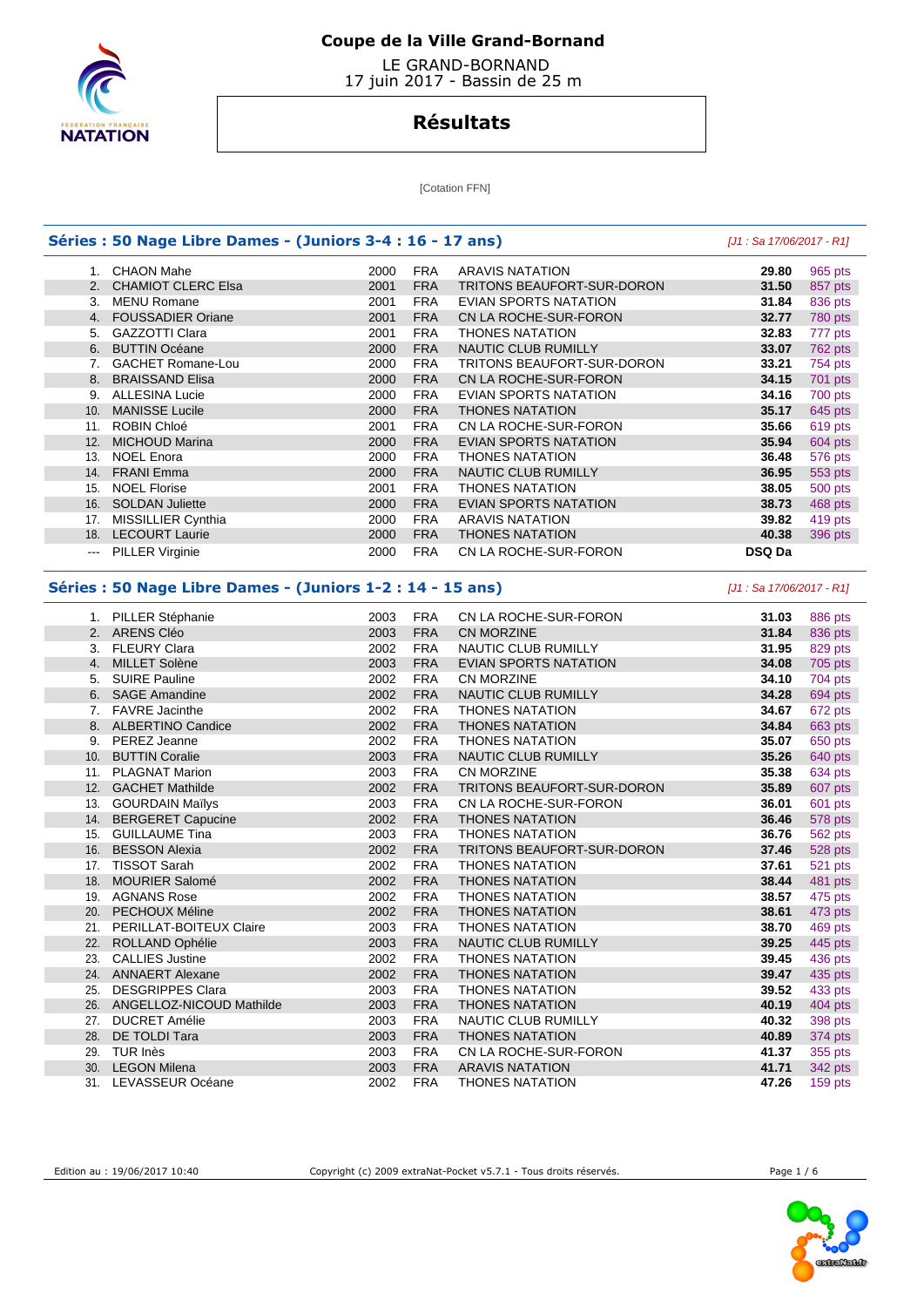

 LE GRAND-BORNAND 17 juin 2017 - Bassin de 25 m

# **Résultats**

|                      | Série : 50 Brasse Dames - (Avenirs : 9 - 10 ans)        |                          |                                                          |                                       |                              | $[J1: Sa 17/06/2017 - R1]$ |           |
|----------------------|---------------------------------------------------------|--------------------------|----------------------------------------------------------|---------------------------------------|------------------------------|----------------------------|-----------|
|                      | 1. MOTTIER Lison                                        |                          |                                                          | 2007 FRA                              | <b>THONES NATATION</b>       | 54.11                      | 323 pts   |
|                      | Séries : 100 4 Nages Dames - (Séniors : 18 ans et plus) |                          |                                                          |                                       |                              | [J1 : Sa 17/06/2017 - R1]  |           |
|                      | 1. PERIE Mathilde                                       |                          | 1998                                                     | FRA                                   | <b>THONES NATATION</b>       | 1:19.22                    | 832 pts   |
| $50 m$ :<br>2.       | $\mathbb{Z} \to \mathbb{Z}$<br>POISSON Soline           | 100 m: 1:19.22           | 1998                                                     | $(1:19.22)$ $[1:19.22]$<br><b>FRA</b> | CN LA ROCHE-SUR-FORON        | 1:20.57                    | 800 pts   |
| 50 m:                | 3. MARRA Pauline                                        | 100 m:                   | $1:20.57$ $(1:20.57)$ $[1:20.57]$<br>1999                | <b>FRA</b>                            | NAUTIC CLUB RUMILLY          | 1:21.38                    | 780 pts   |
| 50 m:                | 4. MOURIER Noémie                                       | $100 \text{ m}: 1:21.38$ | (1:21.38)<br>1997                                        | [1:21.38]<br><b>FRA</b>               | <b>THONES NATATION</b>       | 1:26.07                    | 674 pts   |
| 50 m:                |                                                         | 100 m: 1:26.07           | (1:26.07)                                                | [1:26.07]                             |                              |                            |           |
| $50 m$ :             | 5. PARIS Victoria                                       |                          | 1996<br>$100 \text{ m}: 1:26.23$ $(1:26.23)$             | FRA<br>$[1:26.23]$                    | <b>THONES NATATION</b>       | 1:26.23                    | 671 pts   |
| 6.<br>50 m:          | <b>LEFEVRE Maylis</b>                                   | 100 m:                   | 1999<br>1:26.50<br>(1:26.50)                             | <b>FRA</b><br>[1:26.50]               | <b>THONES NATATION</b>       | 1:26.50                    | 665 pts   |
|                      | 7. MARRA Manon                                          |                          | 1996                                                     | FRA                                   | NAUTIC CLUB RUMILLY          | 1:26.58                    | 663 pts   |
| 50 m:<br>8.          | $\sim$<br><b>CUISSE Alexane</b>                         | 100 m: 1:26.58           | (1:26.58)<br>1998                                        | [1:26.58]<br><b>FRA</b>               | <b>THONES NATATION</b>       | 1:28.06                    | 632 pts   |
| 50 m:                | 9. BLANC-GARIN Léa                                      | $100 \text{ m}$ :        | 1:28.06<br>(1:28.06)<br>1997                             | [1:28.06]<br><b>FRA</b>               | <b>THONES NATATION</b>       | 1:30.02                    | 591 pts   |
| 50 m:                |                                                         | 100 m: 1:30.02           | (1:30.02)                                                | [1:30.02]                             |                              |                            |           |
| 50 m:                | 10. CONTAT Florence                                     | $100 \text{ m}: 1:31.49$ | 1999<br>(1:31.49)                                        | <b>FRA</b><br>[1:31.49]               | CN LA ROCHE-SUR-FORON        | 1:31.49                    | 562 pts   |
| 50 m:                | 11. NOEL Mathilde                                       |                          | 1999<br>$100 \text{ m}: 1:36.07 (1:36.07)$               | <b>FRA</b><br>[1:36.07]               | <b>THONES NATATION</b>       | 1:36.07                    | 474 pts   |
|                      | 12. THABUIS Manon<br>$\sim$ $\sim$                      |                          | 1999                                                     | <b>FRA</b>                            | CN LA ROCHE-SUR-FORON        | 1:36.35                    | 469 pts   |
| 50 m:                | 13. MANISSE Clara                                       | $100 \text{ m}$ :        | 1:36.35<br>(1:36.35)<br>1998                             | [1:36.35]<br><b>FRA</b>               | <b>THONES NATATION</b>       | 1:38.52                    | 431 pts   |
| 50 m:                | <b>BERDUGO Olivia</b>                                   | 100 m: 1:38.52           | (1:38.52)<br>1998                                        | $[1:38.52]$<br><b>FRA</b>             | TRITONS BEAUFORT-SUR-DORON   | <b>DNS</b> dec             |           |
|                      | --- CHARLES Nathalie                                    |                          | 1969                                                     | FRA                                   | <b>THONES NATATION</b>       | <b>DNS</b> dec             |           |
|                      | Séries : 100 4 Nages Dames - (Jeunes 3 : 13 ans)        |                          |                                                          |                                       |                              | $[J1: Sa 17/06/2017 - R1]$ |           |
|                      | 1. LOMBARD Léa                                          |                          | 2004                                                     | FRA                                   | CN LA ROCHE-SUR-FORON        | 1:24.91                    | 700 pts   |
| $50 m$ :             | 2. MENU Lilou                                           |                          | 100 m: 1:24.91 (1:24.91) [1:24.91]<br>2004               | <b>FRA</b>                            | <b>EVIAN SPORTS NATATION</b> | 1:30.90                    | 573 pts   |
| 50 m:                |                                                         | $100 \text{ m}$ :        | 1:30.90<br>(1:30.90)                                     | [1:30.90]                             |                              |                            |           |
| 50 m:                | 3. CORDEAU Lana                                         |                          | 2004<br>$100 \text{ m}: 1:35.20$ $(1:35.20)$ $[1:35.20]$ | <b>FRA</b>                            | NAUTIC CLUB RUMILLY          | 1:35.20                    | 490 pts   |
| 50 m:                | 4. MEILLEUR Pernelle                                    |                          | 100 m : 1:36.67 (1:36.67) [1:36.67]                      | <b>FRA</b><br>2004                    | TRITONS BEAUFORT-SUR-DORON   | 1:36.67                    | 463 pts   |
|                      | 5. TELLIEZ Eloise                                       |                          |                                                          | 2004 FRA                              | <b>ARAVIS NATATION</b>       | 1:37.02                    | 457 pts   |
| 50 m:<br>6.          | <b>OHL Pauline</b>                                      |                          | 100 m: 1:37.02 (1:37.02) [1:37.02]<br>2004               | <b>FRA</b>                            | EVIAN SPORTS NATATION        | 1:38.21                    | 436 pts   |
| $50 m$ :<br>7.       | <b>BÉZAT Myrtille</b>                                   | $100 \text{ m}$ :        | $1:38.21$ $(1:38.21)$ $[1:38.21]$<br>2004                | FRA                                   | <b>ARAVIS NATATION</b>       | 1:42.72                    | 361 pts   |
| 50 m:                |                                                         |                          | 100 m: 1:42.72 (1:42.72) [1:42.72]                       |                                       |                              |                            |           |
| 8.<br>50 m:          | <b>CREDOZ Estelle</b>                                   |                          | 2004<br>$100 \text{ m}: 1:46.74 (1:46.74)$               | <b>FRA</b><br>[1:46.74]               | <b>THONES NATATION</b>       | 1:46.74                    | $299$ pts |
| $\sim$ $\sim$ $\sim$ | PARIS DE BOLLARDIERE Jeanne                             |                          | 2004                                                     | FRA                                   | TRITONS BEAUFORT-SUR-DORON   | DSQ Ni                     |           |
|                      | Séries : 100 4 Nages Dames - (Jeunes 2 : 12 ans)        |                          |                                                          |                                       |                              | [J1 : Sa 17/06/2017 - R1]  |           |
|                      | 1. JEFFERIES Mathilde                                   |                          | 2005                                                     | FRA                                   | <b>CN MORZINE</b>            | 1:41.01                    | 388 pts   |
| 50 m:<br>2.          | <b>REFFET Fantine</b>                                   |                          | $100 \text{ m}: 1:41.01$ $(1:41.01)$ $[1:41.01]$<br>2005 | <b>FRA</b>                            | TRITONS BEAUFORT-SUR-DORON   | 1:41.19                    | 385 pts   |
| $50 m$ :<br>3.       | <b>EASTLAKE Carly</b>                                   | $100 \text{ m}$ :        | $1:41.19$ $(1:41.19)$ $[1:41.19]$<br>2005                | <b>GBR</b>                            | <b>ARAVIS NATATION</b>       | 1:44.02                    | 340 pts   |
| 50 m:                | ---                                                     |                          | $100 \text{ m}: 1:44.02 (1:44.02)$                       | [1:44.02]                             |                              |                            |           |

Edition au : 19/06/2017 10:40 Copyright (c) 2009 extraNat-Pocket v5.7.1 - Tous droits réservés. Page 2 / 6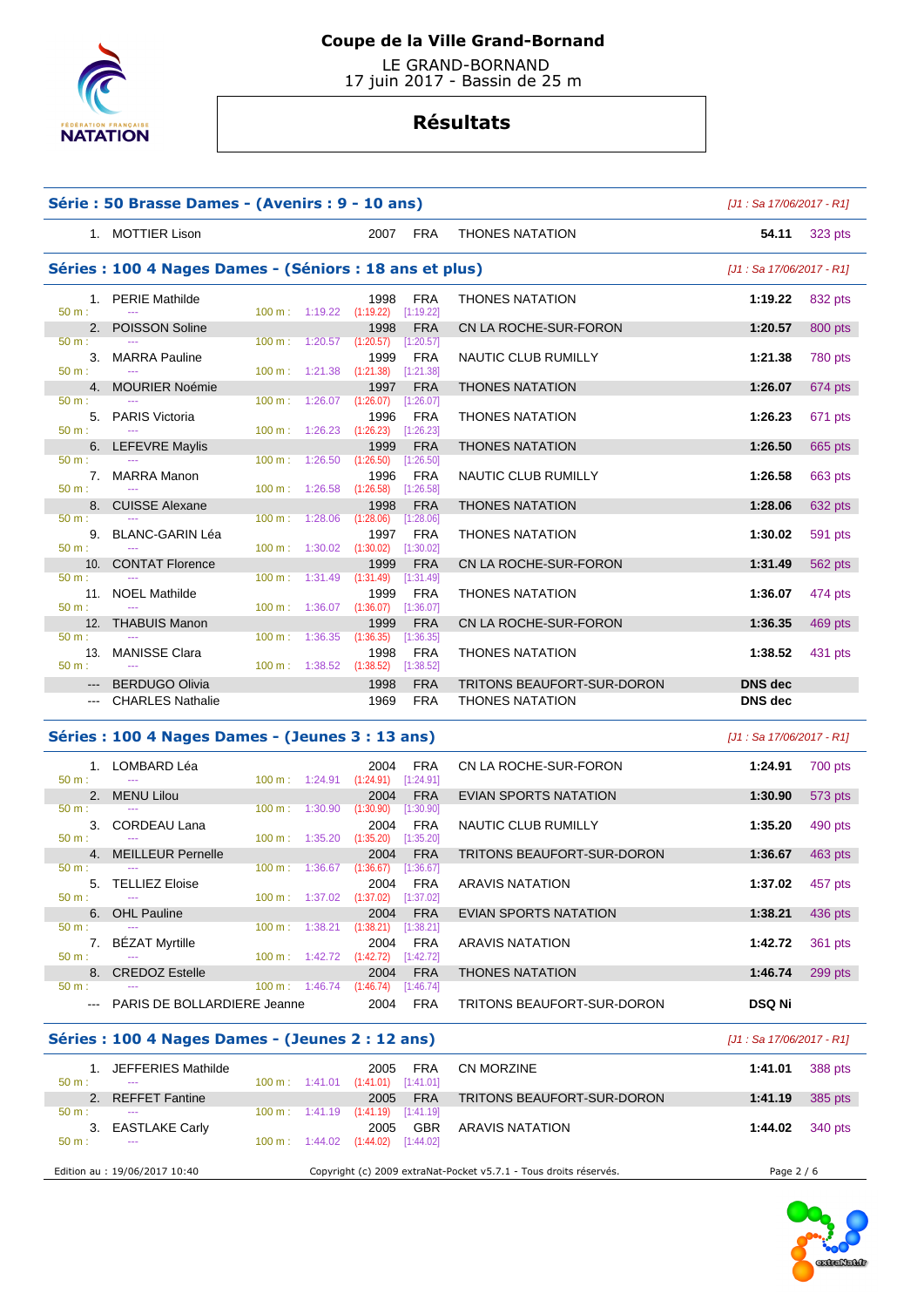

 LE GRAND-BORNAND 17 juin 2017 - Bassin de 25 m

## **Résultats**

### **(Suite) Séries : 100 4 Nages Dames - (Jeunes 2 : 12 ans)** [J1 : Sa 17/06/2017 - R1]

|          |    | 4. CHOMAT Louison             |                           |         | 2005                    | <b>FRA</b> |
|----------|----|-------------------------------|---------------------------|---------|-------------------------|------------|
| $50 m$ : |    | ---                           | $100 \text{ m}$ :         | 1:45.72 | (1:45.72)               | [1:45.72]  |
|          |    | 5. ARENS Maud                 |                           |         | 2005                    | <b>FRA</b> |
| $50 m$ : |    | ---                           | $100 \text{ m}$ : 1:46.46 |         | $(1:46.46)$ [1:46.46]   |            |
|          |    | 6. AGNANS Camille             |                           |         | 2005                    | <b>FRA</b> |
| 50 m:    |    | ---                           | $100 \text{ m}$ :         | 1:48.91 | $(1:48.91)$ $[1:48.91]$ |            |
|          |    |                               |                           |         |                         |            |
|          |    | 7. DUPONT BALLET-BAZ Lou-Anne |                           |         | 2005                    | <b>FRA</b> |
| $50 m$ : |    | $- - -$                       | $100 \text{ m}$ : 1:50.14 |         | $(1:50.14)$ [1:50.14]   |            |
|          | 8. | <b>BERNARD Julia</b>          |                           |         | 2005                    | <b>FRA</b> |
| 50 m:    |    | ---                           | 100 m:                    | 1:52.24 | (1:52.24)               | [1:52.24]  |
|          |    | 9. FAVRE BONVIN Anna          |                           |         | 2005                    | <b>FRA</b> |
| 50 m     |    | ---                           | $100 \text{ m}: 2:05.12$  |         | (2:05.12)               | [2:05.12]  |

| 4. CHOMAT Louison             |                           |         | 2005      | <b>FRA</b> | CN LA ROCHE-SUR-FORON  | 1:45.72 | 314 pts   |
|-------------------------------|---------------------------|---------|-----------|------------|------------------------|---------|-----------|
| ---                           | $100 \text{ m}$ :         | 1:45.72 | (1:45.72) | [1:45.72]  |                        |         |           |
| 5. ARENS Maud                 |                           |         | 2005      | <b>FRA</b> | CN MORZINE             | 1:46.46 | 304 pts   |
| ---                           | $100 \text{ m}$ : 1:46.46 |         | (1:46.46) | [1:46.46]  |                        |         |           |
| 6. AGNANS Camille             |                           |         | 2005      | <b>FRA</b> | <b>THONES NATATION</b> | 1:48.91 | 269 pts   |
| ---                           | $100 \text{ m}$ :         | 1:48.91 | (1:48.91) | [1:48.91]  |                        |         |           |
| 7. DUPONT BALLET-BAZ Lou-Anne |                           |         | 2005      | <b>FRA</b> | <b>ARAVIS NATATION</b> | 1:50.14 | 252 pts   |
| ---                           | $100 \text{ m}$ : 1:50.14 |         | (1:50.14) | [1:50.14]  |                        |         |           |
| 8. BERNARD Julia              |                           |         | 2005      | <b>FRA</b> | <b>THONES NATATION</b> | 1:52.24 | $225$ pts |
| ---                           | 100 m:                    | 1:52.24 | (1:52.24) | [1:52.24]  |                        |         |           |
| 9. FAVRE BONVIN Anna          |                           |         | 2005      | <b>FRA</b> | <b>ARAVIS NATATION</b> | 2:05.12 | 92 pts    |

## **Séries : 100 4 Nages Dames - (Jeunes 1 : 11 ans)** [J1 : Sa 17/06/2017 - R1]

|                      | 1. HOSSI BURNIER Noémie                                                            |                                     |                | 2006                                         | ANG        | <b>CN MORZINE</b>          | 1:30.30 |         |
|----------------------|------------------------------------------------------------------------------------|-------------------------------------|----------------|----------------------------------------------|------------|----------------------------|---------|---------|
| $50 m:$ $-$          | $100 \text{ m}$ : $1:30.30$                                                        |                                     |                | $(1:30.30)$ $[1:30.30]$                      |            |                            |         | 586 pts |
|                      | 2. AMOUDRUZ Candice                                                                |                                     |                | 2006                                         | FRA        | CN LA ROCHE-SUR-FORON      | 1:42.36 | 366 pts |
| $50 \text{ m}$ : $-$ | $100 \text{ m}$ : $1:42.36$                                                        |                                     |                | (1:42.36)                                    | [1:42.36]  |                            |         |         |
|                      |                                                                                    |                                     |                |                                              |            |                            |         |         |
|                      | 3. METRAL Lou                                                                      |                                     |                | 2006                                         | FRA        | NAUTIC CLUB RUMILLY        | 1:46.33 | 305 pts |
| $50 \text{ m}$ :     | $100 \text{ m}$ : $1:46.33$ $(1:46.33)$ $[1:46.33]$<br><b>Contract Contract</b>    |                                     |                |                                              |            |                            |         |         |
|                      | 4. FREIXANET Clara                                                                 |                                     |                | 2006                                         | <b>FRA</b> | EVIAN SPORTS NATATION      | 1:47.40 | 290 pts |
| $50 m:$ $---$        |                                                                                    |                                     |                | $100 \text{ m}: 1:47.40 (1:47.40) [1:47.40]$ |            |                            |         |         |
|                      | 5. FRANCIS Léane                                                                   |                                     |                | 2006                                         | FRA        | CN LA ROCHE-SUR-FORON      | 1:48.20 | 279 pts |
|                      | $50 \text{ m}:$ --- $-$ 100 m : 1:48.20                                            |                                     |                | $(1:48.20)$ [1:48.20]                        |            |                            |         |         |
|                      | 6. POUSSARD Heidi                                                                  |                                     |                | 2006                                         | <b>FRA</b> | TRITONS BEAUFORT-SUR-DORON | 1:48.63 | 273 pts |
| $50 m:$ $---$        | $100 \text{ m}: 1:48.63$ $(1:48.63)$ $[1:48.63]$                                   |                                     |                |                                              |            |                            |         |         |
|                      |                                                                                    |                                     |                |                                              |            |                            |         |         |
|                      | 7. MISSILLIER Chloe                                                                |                                     |                | 2006                                         | FRA        | <b>ARAVIS NATATION</b>     | 1:53.92 | 204 pts |
|                      |                                                                                    |                                     |                |                                              |            |                            |         |         |
|                      | 8. SIGISMEAU-THOME Zoé                                                             |                                     | 2006           |                                              | <b>FRA</b> | NAUTIC CLUB RUMILLY        | 2:04.88 | 94 pts  |
| $50 \text{ m}$ :     |                                                                                    |                                     | 100 m: 2:04.88 | $(2:04.88)$ $[2:04.88]$                      |            |                            |         |         |
|                      | 9. BEZAT Lise-Anne                                                                 |                                     |                | 2006                                         | FRA        | <b>ARAVIS NATATION</b>     | 2:05.49 | 89 pts  |
|                      | $50 \text{ m}$ : $   100 \text{ m}$ : 2:05.49                                      |                                     |                | (2:05.49)                                    | [2:05.49]  |                            |         |         |
|                      | 10. CHAPARD Melody and the control of the control of the control of the control of |                                     |                | 2006                                         | <b>FRA</b> | <b>ARAVIS NATATION</b>     | 2:07.26 | 76 pts  |
| $50 \text{ m}$ : $-$ | $100 \text{ m}$ : $2:07.26$                                                        |                                     |                | $(2:07.26)$ $[2:07.26]$                      |            |                            |         |         |
|                      |                                                                                    |                                     |                |                                              |            |                            |         |         |
|                      | 11. ROLLAND Tifany                                                                 |                                     |                | 2006                                         | FRA        | NAUTIC CLUB RUMILLY        | 2:12.89 | 40 pts  |
|                      | $50 \text{ m}$ : $\qquad -1$                                                       | 100 m : 2:12.89 (2:12.89) [2:12.89] |                |                                              |            |                            |         |         |

| <b>CN MORZINE</b>          | 1:30.30 | 586 pts |
|----------------------------|---------|---------|
| CN LA ROCHE-SUR-FORON      | 1:42.36 | 366 pts |
| NAUTIC CLUB RUMILLY        | 1:46.33 | 305 pts |
| EVIAN SPORTS NATATION      | 1:47.40 | 290 pts |
| CN LA ROCHE-SUR-FORON      | 1:48.20 | 279 pts |
| TRITONS BEAUFORT-SUR-DORON | 1:48.63 | 273 pts |
| ARAVIS NATATION            | 1:53.92 | 204 pts |
| <b>NAUTIC CLUB RUMILLY</b> | 2:04.88 | 94 pts  |
| ARAVIS NATATION            | 2:05.49 | 89 pts  |
| <b>ARAVIS NATATION</b>     | 2:07.26 | 76 pts  |
| NAUTIC CLUB RUMILLY        | 2:12.89 | 40 pts  |

#### **Séries : 50 Nage Libre Messieurs - (Juniors 3-4 : 17 - 18 ans)** [J1 : Sa 17/06/2017 - R1]

|     | BERNARD Hugo             | 2000 | <b>FRA</b> | TRITONS BEAUFORT-SUR-DORON   | 27.32 | 949 pts |
|-----|--------------------------|------|------------|------------------------------|-------|---------|
|     | <b>COEMET Tom</b>        | 2000 | <b>FRA</b> | <b>THONES NATATION</b>       | 27.41 | 943 pts |
| 3.  | <b>DEBARGE Louis</b>     | 2000 | <b>FRA</b> | EVIAN SPORTS NATATION        | 28.75 | 860 pts |
| 4.  | <b>CORDONNIER Victor</b> | 2000 | <b>FRA</b> | CN LA ROCHE-SUR-FORON        | 29.16 | 835 pts |
|     | 5. SAGE Matthieu         | 1999 | <b>FRA</b> | NAUTIC CLUB RUMILLY          | 29.53 | 813 pts |
|     | 6. PERON Maxime          | 2000 | <b>FRA</b> | CN LA ROCHE-SUR-FORON        | 30.12 | 778 pts |
|     | <b>RALPH Anthony</b>     | 2000 | <b>FRA</b> | <b>THONES NATATION</b>       | 30.62 | 750 pts |
|     | 8. SERVOZ Mathis         | 2000 | <b>FRA</b> | <b>EVIAN SPORTS NATATION</b> | 31.10 | 723 pts |
| 9.  | CHAPARD Joachim          | 1999 | <b>FRA</b> | <b>ARAVIS NATATION</b>       | 34.43 | 549 pts |
| 10. | <b>DELAMARRE Paul</b>    | 2000 | <b>FRA</b> | CN LA ROCHE-SUR-FORON        | 35.16 | 514 pts |
| 11. | <b>DEBARGE Paul</b>      | 2000 | <b>FRA</b> | EVIAN SPORTS NATATION        | 35.32 | 506 pts |
| 12. | RAVIER Théo              | 2000 | <b>FRA</b> | CN LA ROCHE-SUR-FORON        | 35.71 | 488 pts |

### **Séries : 50 Nage Libre Messieurs - (Juniors 1-2 : 15 - 16 ans)** [J1 : Sa 17/06/2017 - R1]

| 2.<br>CN LA ROCHE-SUR-FORON<br>28.64<br><b>BARTHOD Matteo</b><br><b>FRA</b><br>2002<br>3.<br>CN LA ROCHE-SUR-FORON<br>4. LEBRUN Paul<br><b>FRA</b><br>28.96<br>2001<br>THONES NATATION<br>29.32<br><b>FRA</b><br>5. DREAN Samuel<br>2001 | CN MORZINE<br>932 pts<br>27.58<br><b>THONES NATATION</b><br>28.55<br>872 pts<br>866 pts<br>847 pts<br>825 pts | FRA<br><b>FRA</b> | 2001<br>2002 | 1. COTTET-DUMOULIN Mathis<br><b>BLANC-GARIN Louis</b> |  |
|------------------------------------------------------------------------------------------------------------------------------------------------------------------------------------------------------------------------------------------|---------------------------------------------------------------------------------------------------------------|-------------------|--------------|-------------------------------------------------------|--|
|------------------------------------------------------------------------------------------------------------------------------------------------------------------------------------------------------------------------------------------|---------------------------------------------------------------------------------------------------------------|-------------------|--------------|-------------------------------------------------------|--|

 **Edition au : 19/06/2017 10:40 Copyright (c) 2009 extraNat-Pocket v5.7.1 - Tous droits réservés. Page 3 / 6** 

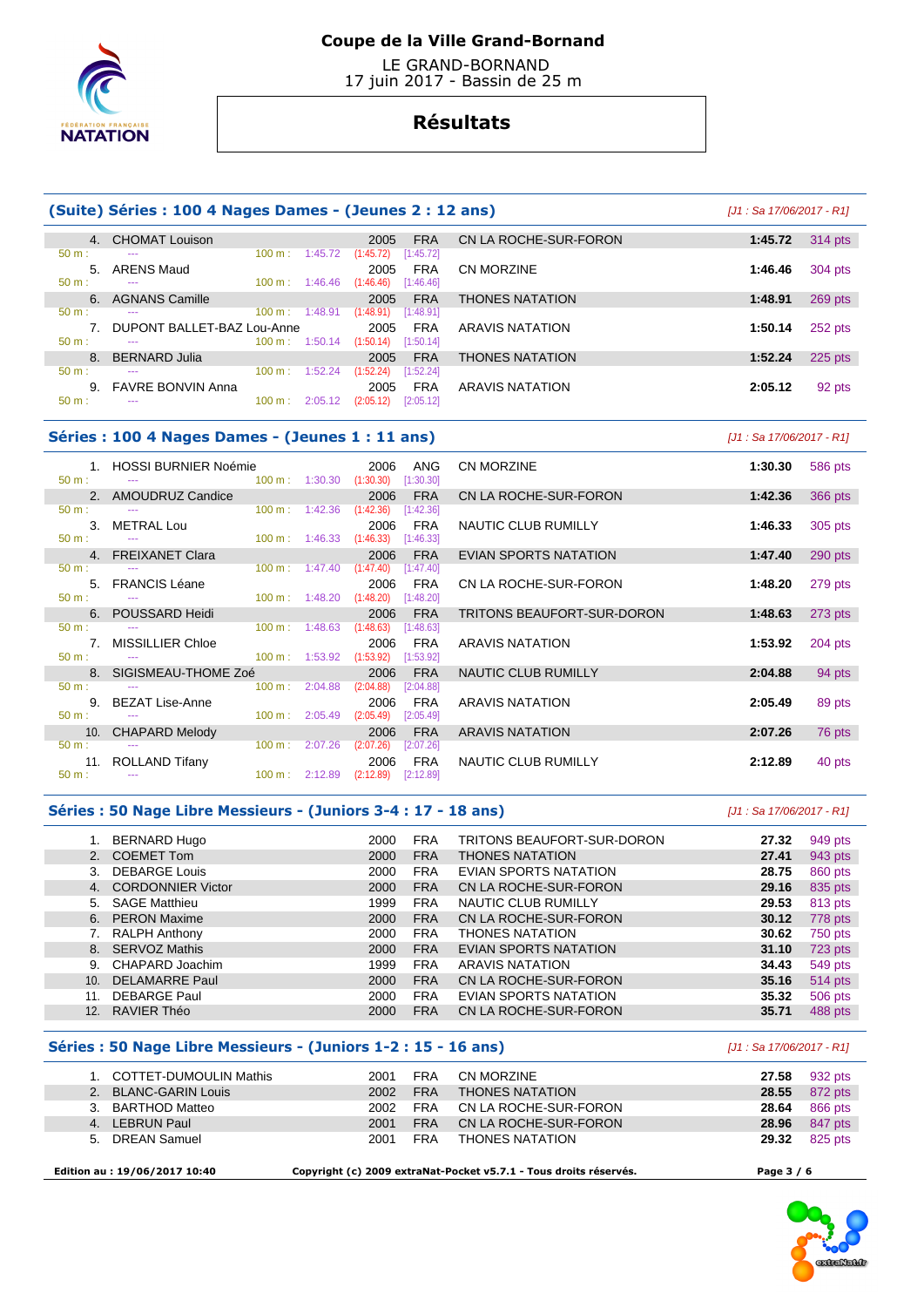

### **Coupe de la Ville Grand-Bornand LE GRAND-BORNAND 17 juin 2017 - Bassin de 25 m**

## **Résultats**

#### **(Suite) Séries : 50 Nage Libre Messieurs - (Juniors 1-2 : 15 - 16 ans) [J1 : Sa 17/06/2017 - R1]** 6. JOURNET Loic 2001 FRA NAUTIC CLUB RUMILLY **29.63** 807 pts 7. QUOEX Antoine 2001 FRA CN LA ROCHE-SUR-FORON **30.11** 779 pts 8. WRONA Alexandre 2001 FRA NAUTIC CLUB RUMILLY **30.16** 776 pts 9. JEFFERIES Jacques 2002 FRA CN MORZINE **30.32** 767 pts 10. MOREAU Adrien 2002 FRA THONES NATATION **30.45** 759 pts 11. PARIS DE BOLLARDIERE Louis 2002 FRA TRITONS BEAUFORT-SUR-DORON **30.68** 746 pts 12. BESSIERE Victor 2002 FRA ARAVIS NATATION **31.16** 719 pts 13. MOREAU Edgar 2002 FRA THONES NATATION **31.23** 715 pts 14. WRONA Tristan 2001 FRA NAUTIC CLUB RUMILLY **31.34** 709 pts 15. DUCRETTET Matthieu 2002 FRA EVIAN SPORTS NATATION **31.45** 703 pts 16. PERRISSIN FABERT Marceau 2002 FRA ARAVIS NATATION **31.53** 699 pts 17. BUISSON Noah 2002 FRA CN LA ROCHE-SUR-FORON **32.80** 631 pts 18. PERILLAT-BOITEUX Paul 2001 FRA THONES NATATION **32.86** 628 pts 19. THIENNARD Theo 2002 FRA ARAVIS NATATION **33.92** 574 pts 20. CHANEL Nathan 2002 FRA NAUTIC CLUB RUMILLY **34.09** 565 pts 21. GAILLET Matys 2002 FRA THONES NATATION **34.40** 550 pts 22. BERTHOD Arthur 2002 FRA NAUTIC CLUB RUMILLY **34.56** 542 pts 23. BERNARD Arnaud 2001 FRA THONES NATATION **36.78** 441 pts

#### **Séries : 50 Brasse Messieurs - (Avenirs : 9 - 11 ans)** [J1 : Sa 17/06/2017 - R1]

|     | <b>SCHRAM Ties</b>            | 2006 | <b>NED</b> | <b>ARAVIS NATATION</b>     | 52.00         | 273 pts   |
|-----|-------------------------------|------|------------|----------------------------|---------------|-----------|
|     | <b>CORDONNIER Théo</b>        | 2006 | <b>FRA</b> | CN LA ROCHE-SUR-FORON      | 52.78         | $253$ pts |
|     | DELOCHE Titouan               | 2006 | <b>FRA</b> | ARAVIS NATATION            | 52.90         | 250 pts   |
|     | 4. GAILLOT Victor             | 2006 | <b>FRA</b> | CN LA ROCHE-SUR-FORON      | 53.35         | 239 pts   |
| 5.  | DHAUSSY Anil                  | 2006 | <b>FRA</b> | <b>ARAVIS NATATION</b>     | 55.45         | $191$ pts |
| 6.  | <b>GIROD Thibault</b>         | 2006 | <b>FRA</b> | <b>NAUTIC CLUB RUMILLY</b> | 55.82         | $183$ pts |
|     | <b>CHOMAT Leopold</b>         | 2006 | <b>FRA</b> | CN LA ROCHE-SUR-FORON      | 56.78         | $163$ pts |
| 8.  | SVEJENTSEV Romain             | 2007 | <b>FRA</b> | <b>THONES NATATION</b>     | 56.82         | $162$ pts |
| 9.  | <b>FOURNIER BIDOZ Bastien</b> | 2006 | <b>FRA</b> | <b>ARAVIS NATATION</b>     | 1:00.72       | 94 pts    |
| 10. | <b>TISSOT Esteban</b>         | 2007 | <b>FRA</b> | <b>THONES NATATION</b>     | 1:02.46       | 69 pts    |
|     | JACQUEMOUD Ivan               | 2006 | <b>FRA</b> | ARAVIS NATATION            | <b>DSQ Ni</b> |           |

#### **Séries : 100 4 Nages Messieurs - (Séniors : 19 ans et plus)** [J1 : Sa 17/06/2017 - R1]

| $50 m$ :             | 1. GUERRET Hugo             |                          | 100 m : 1:09.92 (1:09.92)            | 1991                                             | FRA<br>[1:09.92] | <b>ARAVIS NATATION</b>     | 1:09.92 | 863 pts |
|----------------------|-----------------------------|--------------------------|--------------------------------------|--------------------------------------------------|------------------|----------------------------|---------|---------|
|                      | 2. CHAON lan                |                          |                                      | 1998                                             | <b>FRA</b>       | <b>ARAVIS NATATION</b>     | 1:10.54 | 847 pts |
| $50 m$ :             | <b>Service</b>              | $100 \text{ m}: 1:10.54$ |                                      | $(1:10.54)$ [1:10.54]                            |                  |                            |         |         |
|                      | 3. BESSON-MAGDELAIN Thomas  |                          |                                      |                                                  | 1994 FRA         | ARAVIS NATATION            | 1:12.95 | 786 pts |
| $50 m$ :             | $100 \text{ m}$ : $1:12.95$ |                          |                                      | (1:12.95)                                        | [1:12.95]        |                            |         |         |
|                      |                             |                          |                                      |                                                  |                  |                            |         |         |
|                      | 4. SAUTHIER Laurent         |                          |                                      | 1973                                             | <b>FRA</b>       | NAUTIC CLUB RUMILLY        | 1:13.82 | 764 pts |
| $50 \text{ m}$ :     |                             |                          | $100 \text{ m}: 1:13.82$ $(1:13.82)$ |                                                  | [1:13.82]        |                            |         |         |
|                      | 5. BERDUGO Yohann           |                          |                                      | 1996                                             | FRA              | TRITONS BEAUFORT-SUR-DORON | 1:15.18 | 731 pts |
| $50 \text{ m}$ :     |                             |                          |                                      | 100 m: 1:15.18 (1:15.18) [1:15.18]               |                  |                            |         |         |
|                      | 6. LEGON Nicolas            |                          |                                      | 1992                                             | <b>FRA</b>       | <b>ARAVIS NATATION</b>     | 1:15.52 | 723 pts |
| $50 \text{ m}$ :     |                             |                          |                                      | 100 m: 1:15.52 (1:15.52) [1:15.52]               |                  |                            |         |         |
|                      | 7. POTIE Felix              |                          |                                      | 1998                                             | FRA              | <b>THONES NATATION</b>     | 1:15.88 | 715 pts |
| $50 \text{ m}$ : $-$ |                             |                          |                                      | $100 \text{ m}: 1:15.88$ $(1:15.88)$ $[1:15.88]$ |                  |                            |         |         |
|                      |                             |                          |                                      |                                                  |                  |                            |         |         |
|                      | 8. DUBOIS Thomas            |                          |                                      | 1998                                             | <b>FRA</b>       | NAUTIC CLUB RUMILLY        | 1:17.29 | 681 pts |
| $50 \text{ m}$ :     |                             |                          | $100 \text{ m}: 1:17.29$ $(1:17.29)$ |                                                  | [1:17.29]        |                            |         |         |
|                      | 9. MISSILLIER Julien        |                          |                                      | 1995                                             | FRA              | <b>ARAVIS NATATION</b>     | 1:17.59 | 674 pts |
| $50 \text{ m}$ : $-$ |                             |                          | $100 \text{ m}: 1:17.59$ $(1:17.59)$ |                                                  | [1:17.59]        |                            |         |         |
|                      | 10. GAIDIOZ Kevin           |                          |                                      | 1987                                             | <b>FRA</b>       | <b>THONES NATATION</b>     | 1:20.08 | 618 pts |
| $50 m$ :             |                             |                          | $100 \text{ m}: 1:20.08$             | (1:20.08)                                        | [1:20.08]        |                            |         |         |
|                      | 11. PERIE Quentin           |                          |                                      | 1998                                             | <b>FRA</b>       | <b>THONES NATATION</b>     | 1:23.53 | 544 pts |
| $50 \text{ m}$ : $-$ |                             |                          | $100 \text{ m}: 1:23.53$ $(1:23.53)$ |                                                  | [1:23.53]        |                            |         |         |
|                      |                             |                          |                                      |                                                  |                  |                            |         |         |
|                      | 12. BARBIER Julian          |                          |                                      | 1998                                             | <b>FRA</b>       | <b>THONES NATATION</b>     | 1:24.67 | 521 pts |
| $50 \text{ m}$ :     |                             |                          |                                      | 100 m : $1:24.67$ (1:24.67) [1:24.67]            |                  |                            |         |         |

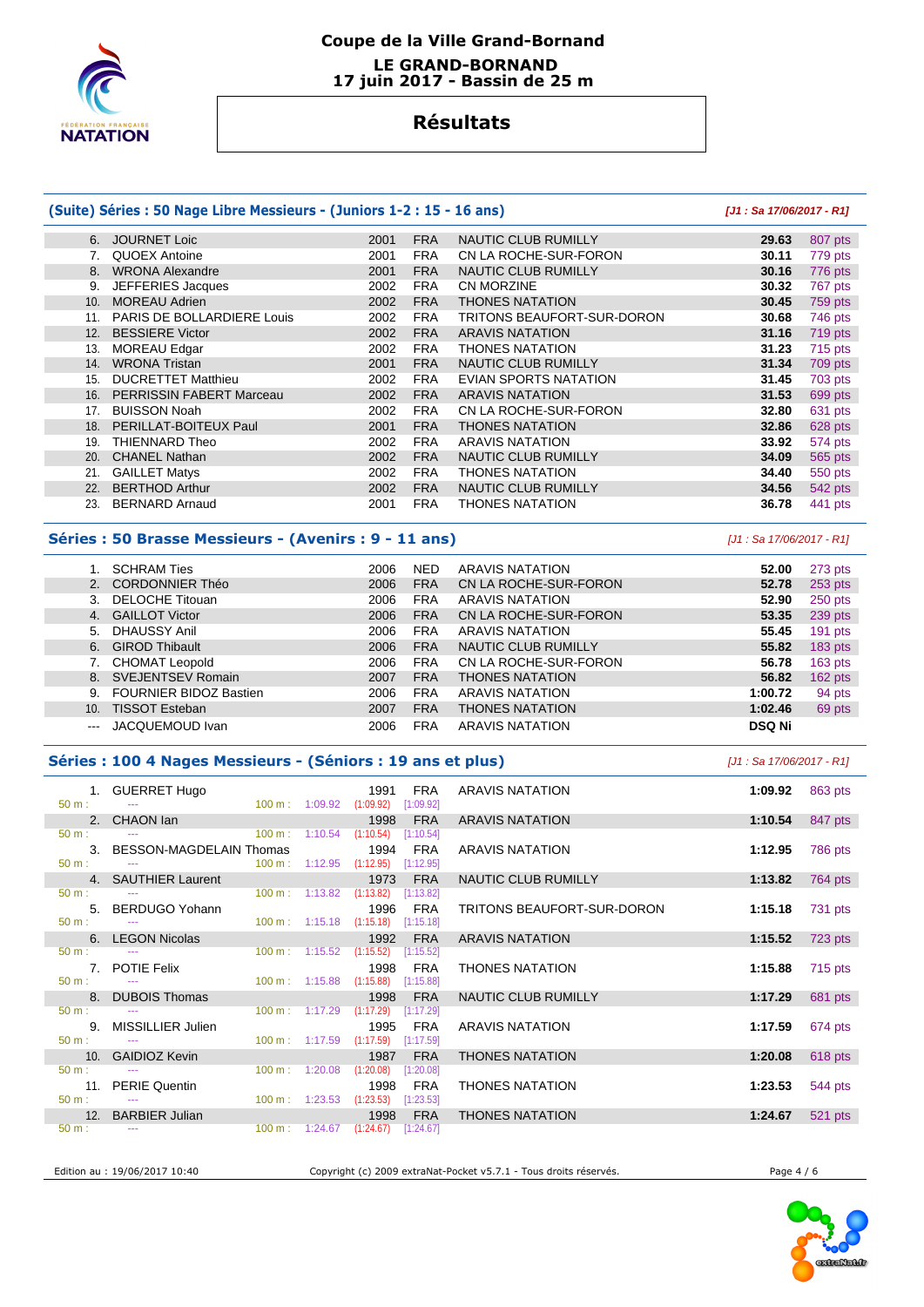

 LE GRAND-BORNAND 17 juin 2017 - Bassin de 25 m

## **Résultats**

|                                                                       | (Suite) Séries : 100 4 Nages Messieurs - (Séniors : 19 ans et plus) |                                      |                                   |                          |                                               | $[J1: Sa 17/06/2017 - R1]$     |                                                                                                 |
|-----------------------------------------------------------------------|---------------------------------------------------------------------|--------------------------------------|-----------------------------------|--------------------------|-----------------------------------------------|--------------------------------|-------------------------------------------------------------------------------------------------|
|                                                                       | <b>BERGERET Maxime</b><br><b>TERRIER Aubin</b>                      |                                      | 1992<br>1998                      | <b>FRA</b><br><b>FRA</b> | <b>THONES NATATION</b><br>NAUTIC CLUB RUMILLY | <b>DSQ Ni</b><br><b>DSQ Da</b> |                                                                                                 |
|                                                                       |                                                                     |                                      |                                   |                          |                                               |                                |                                                                                                 |
|                                                                       | Séries : 100 4 Nages Messieurs - (Jeunes 3 : 14 ans)                |                                      |                                   |                          |                                               | [J1 : Sa 17/06/2017 - R1]      |                                                                                                 |
| $50 m$ :                                                              | 1. METRAL Robin                                                     | $100 \text{ m}: 1:21.02$ $(1:21.02)$ | 2003                              | FRA<br>[1:21.02]         | NAUTIC CLUB RUMILLY                           | 1:21.02                        | 598 pts                                                                                         |
| 2.<br>50 m:                                                           | <b>BEYLARD OZEROFF Matthieu</b>                                     | 1:21.78<br>$100 \text{ m}$ :         | 2003<br>(1:21.78)                 | <b>FRA</b><br>[1:21.78]  | CN LA ROCHE-SUR-FORON                         | 1:21.78                        | 581 pts                                                                                         |
| $50 m$ :                                                              | 3. FOUSSADIER Lancelin<br>100 m:                                    | 1:26.02                              | 2003<br>(1:26.02)                 | <b>FRA</b><br>[1:26.02]  | CN LA ROCHE-SUR-FORON                         | 1:26.02                        | 494 pts                                                                                         |
| 4.                                                                    | <b>LEBRUN Simon</b>                                                 |                                      | 2003                              | <b>FRA</b>               | CN LA ROCHE-SUR-FORON                         | 1:26.39                        | 487 pts                                                                                         |
| 50 m:                                                                 | 100 m:                                                              | 1:26.39                              | (1:26.39)                         | [1:26.39]                |                                               |                                |                                                                                                 |
| 5.<br>$50 m$ :                                                        | <b>MARULIER Etienne</b>                                             | 100 m:<br>1:26.55                    | 2003<br>(1:26.55)                 | <b>FRA</b><br>[1:26.55]  | EVIAN SPORTS NATATION                         | 1:26.55                        | 483 pts                                                                                         |
| 6.                                                                    | <b>MONET VIDONNE Roland</b>                                         |                                      | 2003                              | <b>FRA</b>               | CN LA ROCHE-SUR-FORON                         | 1:26.56                        | 483 pts                                                                                         |
| 50 m:                                                                 | 100 m:                                                              | 1:26.56                              | (1:26.56)                         | [1:26.56]                |                                               |                                |                                                                                                 |
|                                                                       | 7. CHARLES Mathieu                                                  |                                      | 2003                              | <b>FRA</b>               | <b>THONES NATATION</b>                        | 1:32.73                        | 370 pts                                                                                         |
| 50 m:                                                                 |                                                                     | 100 m: 1:32.73                       | (1:32.73)                         | [1:32.73]<br><b>FRA</b>  | <b>THONES NATATION</b>                        | 1:35.19                        |                                                                                                 |
| 50 m:                                                                 | 8. PACCARD Teddy                                                    | 1:35.19<br>$100 \text{ m}$ :         | 2003<br>(1:35.19)                 | [1:35.19]                |                                               |                                | 329 pts                                                                                         |
|                                                                       | 9. PHILIPPE Oscar                                                   |                                      | 2003                              | <b>FRA</b>               | CN LA ROCHE-SUR-FORON                         | 1:36.75                        | 305 pts                                                                                         |
| 50 m:                                                                 | 100 m:                                                              | 1:36.75                              | (1:36.75)                         | [1:36.75]                |                                               |                                |                                                                                                 |
| 10.<br>50 m:                                                          | <b>GOY Noah</b><br>100 m:                                           | 1:40.44                              | 2003<br>(1:40.44)                 | <b>FRA</b><br>[1:40.44]  | <b>THONES NATATION</b>                        | 1:40.44                        | 250 pts                                                                                         |
| 11.                                                                   | <b>PASSET Paul</b>                                                  |                                      | 2003                              | <b>FRA</b>               | <b>THONES NATATION</b>                        | 1:42.10                        | 227 pts                                                                                         |
| $50 m$ :                                                              | 100 m:<br>$\sim$                                                    | 1:42.10                              | (1:42.10)                         | [1:42.10]                |                                               |                                |                                                                                                 |
| 12.                                                                   | <b>AGNANS Jules</b>                                                 |                                      | 2003                              | <b>FRA</b>               | <b>THONES NATATION</b>                        | 1:43.32                        | $211$ pts                                                                                       |
| 50 m:                                                                 | <b>BELLAHCENE Yanis</b>                                             | $100 \text{ m}: 1:43.32$ $(1:43.32)$ | 2003                              | [1:43.32]<br><b>FRA</b>  | CN LA ROCHE-SUR-FORON                         | <b>DSQ Da</b>                  |                                                                                                 |
|                                                                       | Série: 100 4 Nages Messieurs - (Jeunes 2 : 13 ans)                  |                                      |                                   |                          |                                               | $[J1: Sa 17/06/2017 - R1]$     |                                                                                                 |
|                                                                       | 1. BERNARD Mattéo                                                   |                                      | 2004                              | <b>FRA</b>               | TRITONS BEAUFORT-SUR-DORON                    | 1:23.12                        | 553 pts                                                                                         |
| $50 m$ :<br>2.                                                        | <b>QUOEX Pierre</b>                                                 | 100 m: 1:23.12                       | (1:23.12)<br>2004                 | [1:23.12]<br><b>FRA</b>  | CN LA ROCHE-SUR-FORON                         | 1:25.35                        | 507 pts                                                                                         |
| 50 m:                                                                 |                                                                     | 100 m: 1:25.35                       | (1:25.35)                         | [1:25.35]                |                                               |                                |                                                                                                 |
| 3.                                                                    | <b>JAQUIER Elian</b>                                                |                                      |                                   |                          |                                               |                                |                                                                                                 |
|                                                                       |                                                                     |                                      | 2004                              | <b>FRA</b>               | CN LA ROCHE-SUR-FORON                         | 1:30.89                        |                                                                                                 |
|                                                                       |                                                                     | 100 m:<br>1:30.89                    | (1:30.89)                         | [1:30.89]                |                                               |                                |                                                                                                 |
| 4.                                                                    | <b>FOURNIER BIDOZ Romain</b>                                        |                                      | 2004                              | <b>FRA</b>               | <b>ARAVIS NATATION</b>                        | 1:44.67                        |                                                                                                 |
|                                                                       |                                                                     | 100 m: 1:44.67 (1:44.67)             |                                   | [1:44.67]                |                                               |                                |                                                                                                 |
|                                                                       | 5. TORRISI Noa                                                      | 100 m : 1:54.97 (1:54.97)            | 2004                              | <b>FRA</b><br>[1:54.97]  | <b>NAUTIC CLUB RUMILLY</b>                    | 1:54.97                        |                                                                                                 |
|                                                                       | 6. GUERET Thomas                                                    | $100 \text{ m}: 1:58.83$             | 2004<br>(1:58.83)                 | <b>FRA</b><br>[1:58.83]  | TRITONS BEAUFORT-SUR-DORON                    | 1:58.83                        |                                                                                                 |
|                                                                       | Séries : 100 4 Nages Messieurs - (Jeunes 1 : 12 ans)                |                                      |                                   |                          |                                               | [J1 : Sa 17/06/2017 - R1]      |                                                                                                 |
|                                                                       | 1. CHANEL Cyril                                                     |                                      | 2005                              | <b>FRA</b>               | NAUTIC CLUB RUMILLY                           | 1:33.43                        |                                                                                                 |
|                                                                       |                                                                     | $100 \text{ m}: 1:33.43$ $(1:33.43)$ |                                   | [1:33.43]                |                                               |                                |                                                                                                 |
| 2.                                                                    | FOUCAULT Maé                                                        |                                      | 2005                              | <b>FRA</b>               | CN LA ROCHE-SUR-FORON                         | 1:38.27                        |                                                                                                 |
| 50 m:<br>50 m:<br>$50 \; \text{m}$ :<br>$50 m$ :<br>50 m:<br>$50 m$ : |                                                                     | 100 m:                               | $1:38.27$ $(1:38.27)$ $[1:38.27]$ |                          |                                               |                                |                                                                                                 |
| 3.                                                                    | <b>BAUR Emile</b>                                                   | 100 m: 1:41.33 (1:41.33) [1:41.33]   | 2005                              | <b>FRA</b>               | <b>ARAVIS NATATION</b>                        | 1:41.33                        |                                                                                                 |
| $50 m$ :<br>4.                                                        | <b>ESPANA JIMENEZ Vincent</b>                                       |                                      | 2005                              | <b>FRA</b>               | CN LA ROCHE-SUR-FORON                         | 1:45.61                        |                                                                                                 |
|                                                                       |                                                                     | 100 m: 1:45.61                       | (1:45.61)                         | [1:45.61]                |                                               |                                |                                                                                                 |
| $50 m$ :                                                              | 5. LE MOULNIER Theophile                                            |                                      | 2005                              | <b>FRA</b>               | CN LA ROCHE-SUR-FORON                         | 1:47.60                        | 402 pts<br>$194$ pts<br>87 pts<br>58 pts<br>358 pts<br>281 pts<br>238 pts<br>183 pts<br>159 pts |
| $50 m$ :<br>6.                                                        | <b>CORDEAU Clement</b>                                              | 100 m: 1:47.60                       | (1:47.60)<br>2005                 | [1:47.60]<br><b>FRA</b>  | NAUTIC CLUB RUMILLY                           | 1:48.54                        | $149$ pts                                                                                       |

Edition au : 19/06/2017 10:40 Copyright (c) 2009 extraNat-Pocket v5.7.1 - Tous droits réservés. Page 5 / 6